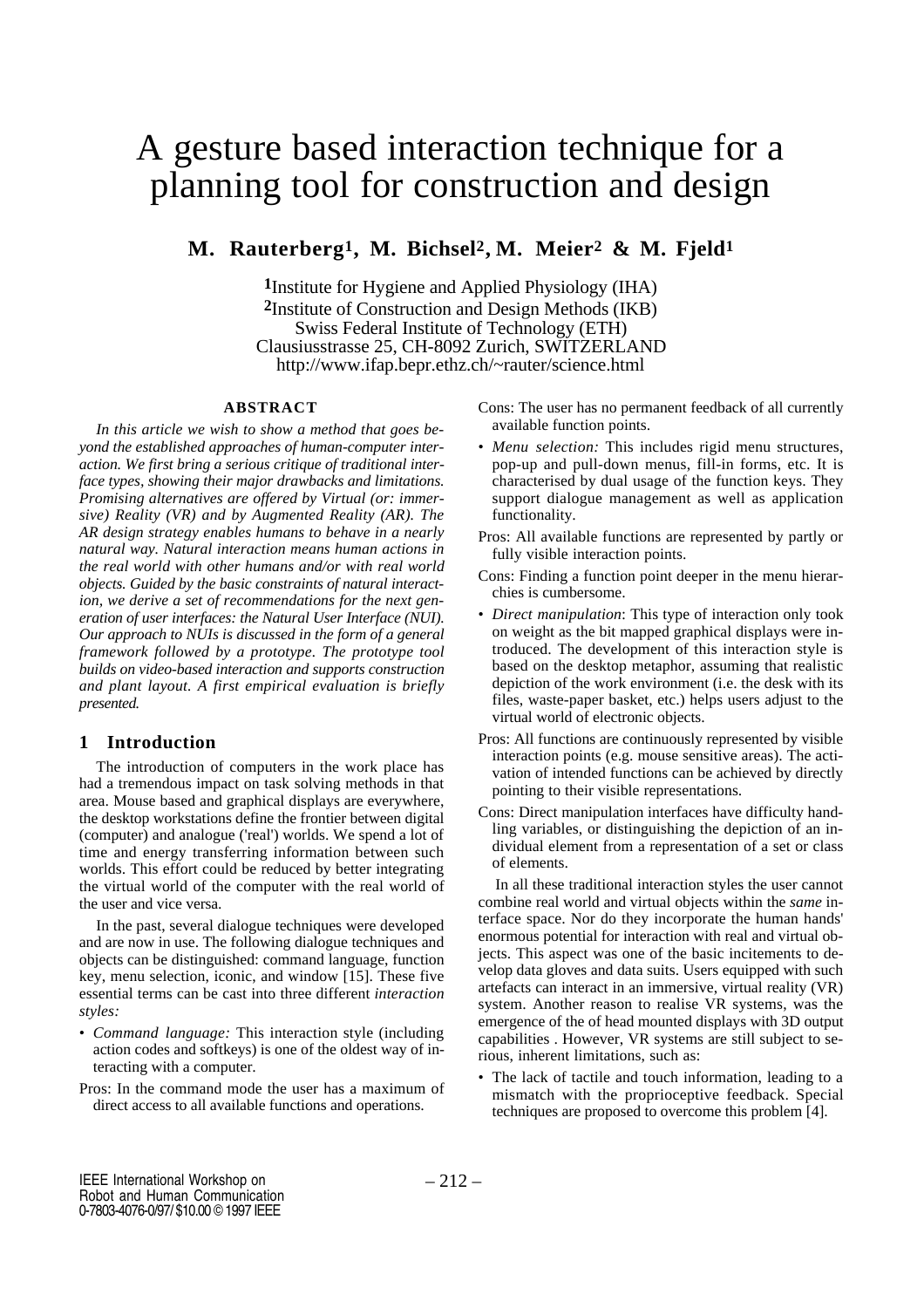- The lack of depth perception, due to visual displays only generating 2D output. Many informational concepts offer a remake of the 3D impression by superimposing 2D pictures [12].
- A consistent delay in the user-computer control loop, often yielding severe problems with reference to the perceptual stability of the ear vestibular apparatus [5].
- An influence from communication on social interaction. A shared sound space, as well as a shared real social world, stimulates humans to mutual interaction [11].

The advantage, but at the same time disadvantage of immersive VR, is the necessity to put the user into a fully modelled, virtual world. Bringing users into the computer world, ignores their on-going interaction with the real world, because mixing of real and virtual objects is not yet possible. Nevertheless, humans are most of the time part of a real world where they interact with real objects and humans.

To overcome the drawbacks of immersive VR, the concept of *Augmented Reality* (AR) [18] was introduced. This approach is promising because it incorporates fundamental human skills: interaction with real world subjects and objects. Hence, the AR design strategy enables humans to behave in a nearly natural way; we call this way natural interaction.

Guided by the AR approach *and* the basic constraints of natural interaction, we derive a set of recommendations for the next generation of user interfaces: the *Natural User Interface* (NUI). The NUI approach is discussed in form of a general framework and in the form of a prototype. The prototype tool builds on video-based interaction, and supports construction and plant layout. A first empirical evaluation will be briefly presented.

#### **2 Behaviour in the Real World**

Interaction with real world objects is constrained by the laws of physics (e.g. matter, energy, mechanics, heat, light, electricity and sound). In a more or less similar way, human interaction is based on social and cultural norms.

*Task related activities* have been a topic in various behavioural approaches. Mackenzie [8] introduced prehensile behaviour as "... the application of functionally effective forces by the hand to an object for a task, given numerous constraints." Sanders [14] proposed certain classes of motor movements: "(1) *Discrete movements* involve a single reaching movement to a stationary target, such as reaching for a control or pointing to a word on a computer screen. Discrete movements can be made with or without visual control. (2) *Repetitive movements* involve a repetition of a single movement to a stationary target or targets. Examples include hammering a nail or tapping a cursor on a computer keyboard. (3) *Sequential movements* involve discrete movements to a number of stationary targets regularly or irregularly spaced. Examples include typewriting or reaching for parts in various stock bins. (4) *Continuous movements* involve movements that require muscular control adjustments of some degree during the movement, as in operating the steering wheel of a car or guiding a piece of wood through a band saw. (5) *Static positioning* consists of maintaining a specific position of a body member for a period of time. Strictly speaking, this is not a movement, but rather the absence of movement. Examples include holding a part in one hand while soldering, or holding a needle to thread it".

In the context of this article we are primarily interested in purposeful motor activities. These activities are executed by a person to achieve some goal (in contrast to erroneous or exploratory behaviour). Actions (e.g. motor based movements) will be functionally, but not anatomically nor mechanically defined. The catching of a ball could be carried out by either the left or the right hand, the starting position of the approach and the catching position of the ball might change from one reach to the next, and no two reaching trajectories will look exactly alike. However, these movements are classified as the same action because they share the same function.

Following the argumentation of Fitzmaurice, Ishii and Buxton [7] a grasp-based user interface has the following advantages:

• it encourages two handed interactions

• it shifts to more specialised, context sensitive input devices

• it allows for more parallel input specification by the user

• it leverages off of our well developed skills … for physical object manipulations

• it externalises traditionally internal computer representations

• it facilitates interactions by making interface elements more 'direct' and more 'manipulable' by using physical artefacts

• it affords multi-person, collaborative use.

Summarising the above discussion about real world behaviour, we come to the following design recommendation: To enhance human computer interaction, users must be able to behave in a *natural way*, bringing into action all of their body parts (e.g. hands, arms, face, head and voice). To interpret all of these expressions we need very powerful and intelligent pattern recognition techniques.

#### **3 A Framework for Natural User Interfaces (NUI)**

Augmented Reality (AR) recognises that people are used to the real world, which strictly cannot be reproduced by a computer. AR is based on the real world, augmented by computer characteristics. It is the general design strategy behind "Natural User Interfaces" (NUI) [13].

A NUI based system supports the fusion of real and virtual objects. It understands visual, acoustic and other human input forms. It also recognises physical objects and human actions like speech and hand writing in a natural way. Its output is based on pattern projection such as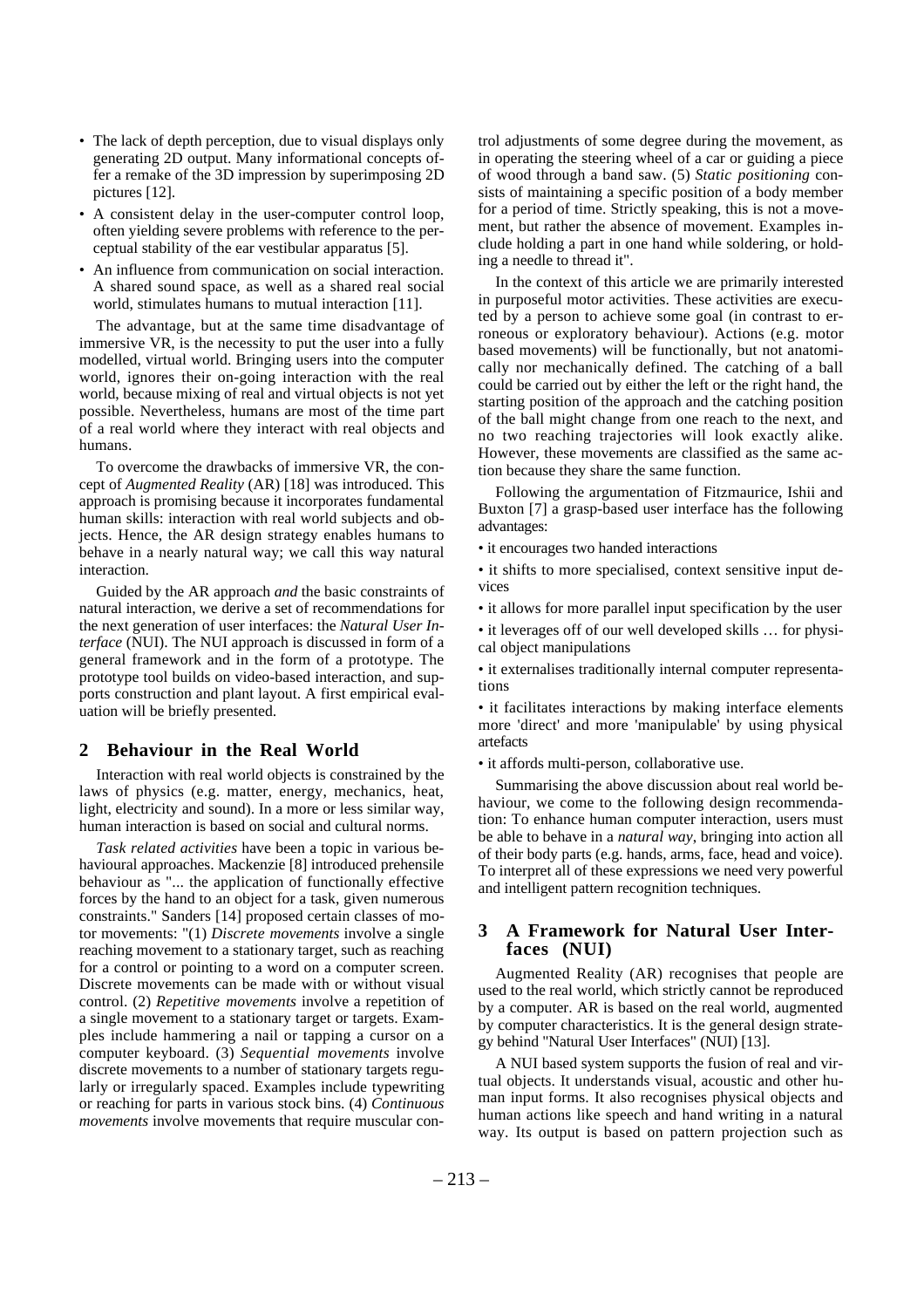video, holography, speech synthesis and 3D audio strips. NUI necessarily implies inter-referential I/O [6], meaning that the same modality is used for input and output. Hence, a projected item can be referred directly by the user as part of his or her non-verbal input behaviour. Figure 1 gives an overview of what a NUI based system could look like.

The spatial position of the user is monitored by one or more cameras. This could also create a stereoscopic picture for potential video conference partners. Speech and sound are recorded by several microphones, enabling the system to maintain an internal 3D user model. From above, a close-up camera permanently records the state of the user activity taking place in the horizontal working area. In this very area, virtual and physical objects are fully integrated.



**Figure 1**: Architecture of a Natural User Interface.

The set-up of several parallel input channels makes it possible to communicate multiple views to remote partners, such as a 3D face view [17], and a view of shared work objects [20]. Multimedia output is provided by a) the vertical display, b) the projection device illuminating the working area, and c) a multichannel audio system. Free space in the communication area can be used for other work (see Figure 1). Of course, traditional I/O devices can be added. As required by Tognazzini [16], NUIs are multimodal, so users are allowed to (re-)choose their personal and appropriate interaction style at any moment.

Since humans often and easily manipulate objects in the real world with their hands, they have a natural desire to bring in this faculty when interacting with computers. NUIs allow users to interact with real and virtual objects on the working area in a 'literally' direct manipulative way. Since the working area is basically horizontal, the user can place real objects onto its surface. So there is a direct mapping of the real, user manipulated object onto its corresponding virtual object. We can actually say that perception and action space coincide, which is a powerful design criterion, described and empirically validated by Rauterberg [10].

#### **4 The Prototype "Build-it"**

In a first step, we designed a system primarily based on the concept of NUIs. However, we did not support the communication aspects of a computer based, co-operative work environment. As our task context, we chose that of planning activities for plant design. A prototype system, called "BUILD-IT", was realised. This is an application that supports engineers in designing assembly lines and building plants. The realised design room (see Figure 2) enables users, grouped around a table, to interact in a space of virtual and real world objects. The vertical working area in the background of Figure 2, gives a side view of the plant. In the horizontal working area there are several views where the users can select and manipulate objects.

The hardware comprises seven components:

- A table with a white surface is used as horizontal working area.
- A white projection screen provides the vertical working area.
- An ASK 960 high resolution LCD projector projects the horizontal views vertically onto the table.
- An ASK 860 high resolution LCD projector projects the vertical view horizontally onto the projection screen.
- A CCD camera with a resolution of 752(H) by 582(V) pixels looks vertically down to the table.
- A brick, size 3 cm x 2 cm x 2 cm, is the physical interaction device (the universal interaction handler).
- A low-cost Silicon Graphics Indy (IP22 R4600 133 MHz processor and standard Audio-Video Board) provides the computing power for digitising the video signal coming from the camera, analysing the user interactions on the table, and rendering the interaction result in the two views.



**Figure 2**: The design room of BUILD-IT.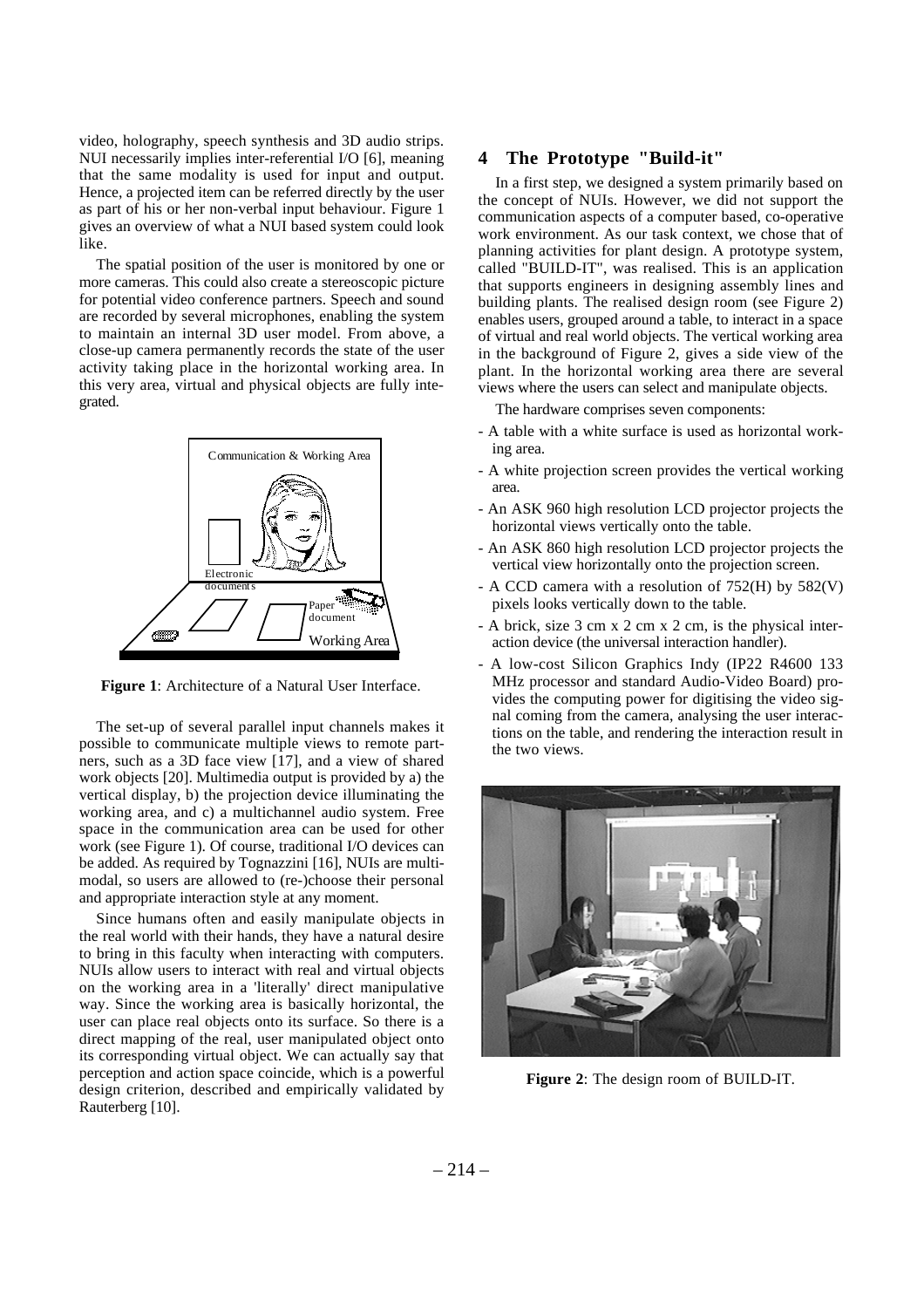The software consists of two independent processes communicating via socket connection:

- A real time process for analysis of the video images. This process extracts and interprets contours of moving objects [2, 3], and determines the position and orientation of the universal interaction handler (the brick).
- An application built upon the multi-media framework MET++ [1]. Based on the position and orientation of the interaction handler, it interprets user actions. It modifies a virtual scenario, and renders the above (and side) view of the new scenario via the vertical (and horizontal) projector (Figure 2).



**Figure 3**: The two working areas and their views.

The application is designed to support providers of assembly lines and plants in the early design processes. It can read and render arbitrary CAD models of machines in VRML format. The input of a 3D model of the virtual objects is realised by connecting BUILD-IT with the CAD-System CATIA. Thus, the original CAD-models were imported into BUILD-IT.

Geometry is not the single aspect of product data. There is a growing need to interact in other dimensions, like cost, configurations and variants. Therefore, it will be possible to send and receive additional metadata from BUILD-IT.



**Figure 4**: The object menu (white), the above view (grey), and the user hand moving the interaction handler (the brick).



**Figure 5**: This cycle gives the three basic steps for user manipulations with the interaction handler (the brick).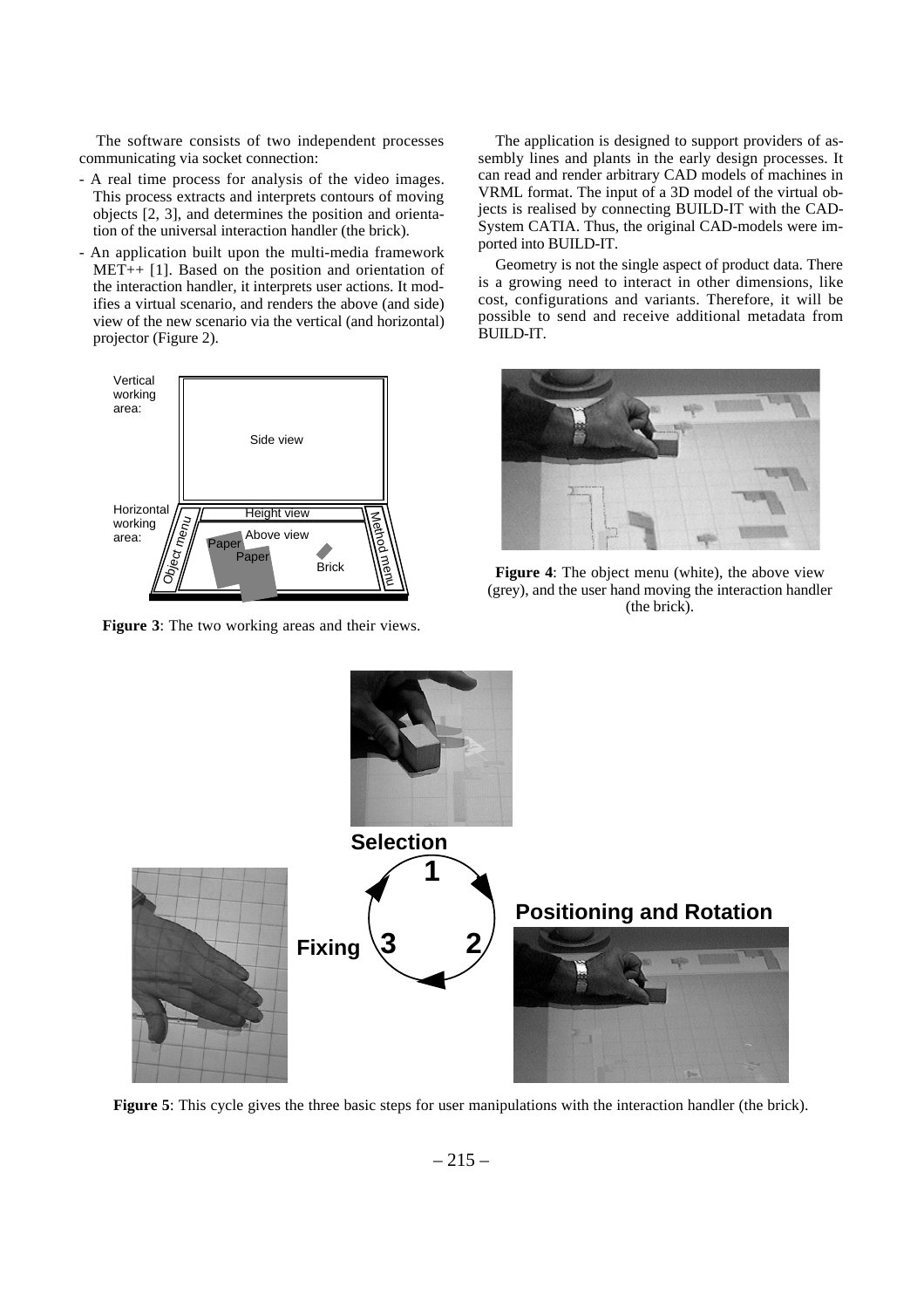

**Figure 6**: The above view showing the position of the camera and the robot, etc.



**Figure 7**: Side view perspective of the robot, etc. as seen with the same camera setting.

BUILD-IT currently features following user (inter-) actions (see Figure 3 to Figure 7):

- Selection of a virtual object (e.g. a specific machine) in a 'virtual machine store' by placing the interaction handler onto the projected image of the machine in the object menu.
- Positioning of a machine in the virtual plant by moving the interaction handler to the preferred position in the above view of the plant layout.
- Rotation of a machine is supported through a coupling of the machine and brick orientation.
- Fixing the machine by covering the surface of the interaction handler with the hand and removing it.
- Re-selection of a machine by placing the interaction handler onto the specific machine in the above view.
- Deleting the machine by moving it back into the object menu (the virtual machine store).
- Printing of the views, offered by a method menu icon.
- Saving of the working area contents, also offered by a method menu icon.
- Modification of object size and height by operators in the method menu applied on objects in the above view.
- Direct modification of object altitude in the height view.
- Scrolling of above view and menus.
- Automatic grouping of two or more objects along predefined contact lines within the above view.

In the above view (Figure 4) the user is permanently given a look from far above, giving the impression of a 2D situation. The camera is picked up in the method menu and manipulated like any other virtual object (Figure 6).

In the side view (Figure 7) a perspective is offered that gives the user an impression of a virtual human looking at a real situation. As the user moves the camera around, a real time update of the side view takes place.

#### **5 First Empirical Evaluation**

The system has been empirically tested with managers and engineers from companies producing assembly lines and plants. These tests showed that the system is intuitive and enjoyable to use as well as easy to learn. Most persons were able to assemble virtual plants after only 30 seconds of introduction to the system.

Some typical user comments were:

- The concept phase is especially important in plant design since the customer must be involved in a direct manner. Often, partners using different languages sit at the same table. This novel interaction technique will be a mean for completing this phase efficiently and almost perfectly.
- This is a general improvement of the interface to the customer, in the offering phase as well as during the project, especially in simultaneous engineering projects.
- A usage of the novel interaction technique will lead to a simplification, acceleration, and reduction of the iterative steps in the start-up and concept phase of a plant construction project.

#### **6 Conclusion**

One of the most interesting benefits of a NUI-based interface is the possibility to combine real and virtual objects in the same interaction space [7, 16, 19]. Taking this advantage even further, we will implement two or three interaction handlers, allowing simultaneous interaction of several users grouped at one single table.

With this new interaction approach, customers whether CAD experts or not, can equally take part in discussions and management of complex 3D objects. Products and technical descriptions can easily be presented, and new requirements are realised and displayed within short time. The virtual camera allows a walk-through of the designed plant. Such inspection tours can give invaluable information about a complex system.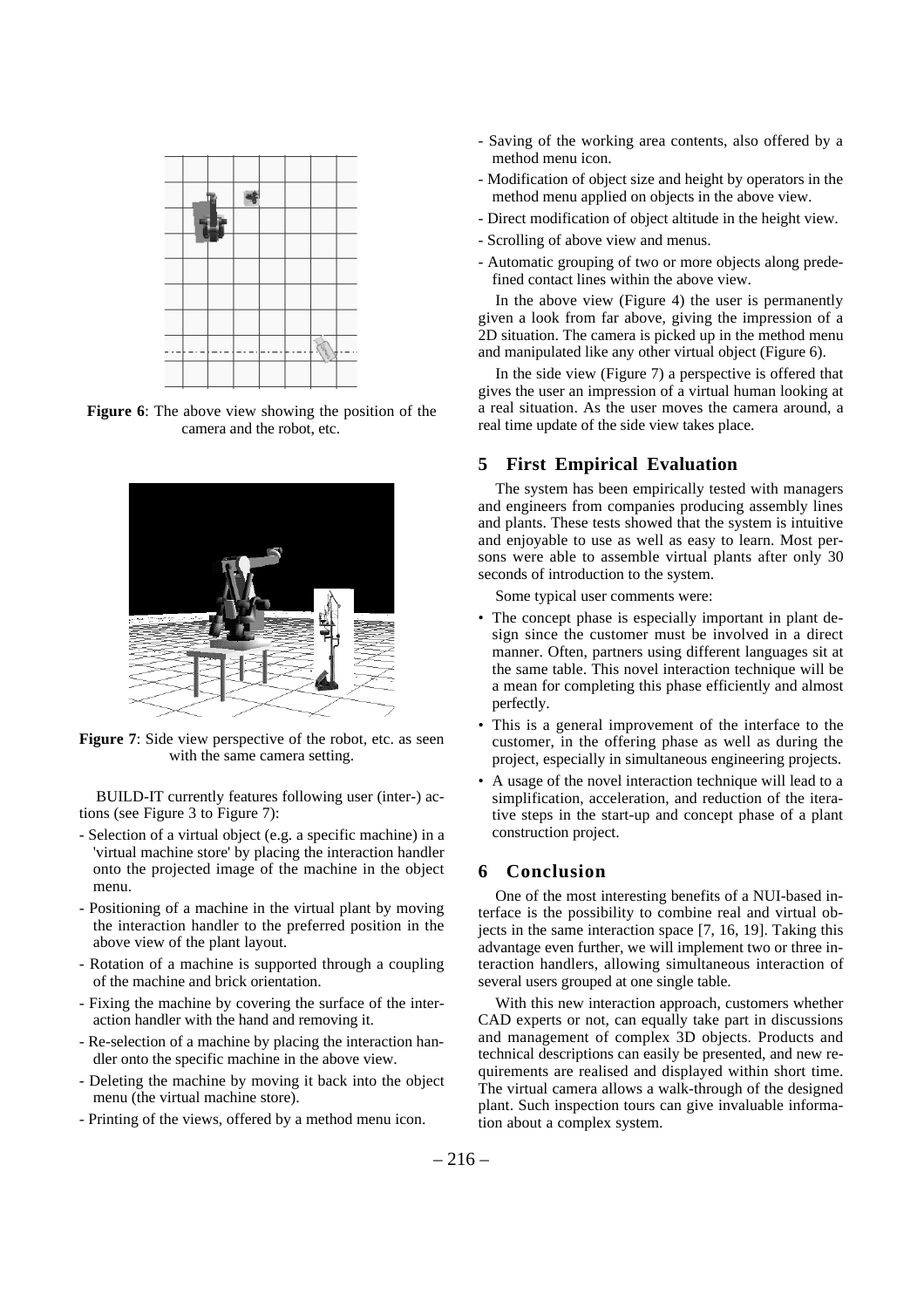In the near future, one could imagine a direct, NUIbased information flow between customers and large product databases. It is conceivable that users wanting to change one detail of a machine, will have several configuration options presented on their table. As soon as one has been selected, the exact configuration cost will be calculated and displayed.

#### **7 References**

- [1] Ackermann P: Developing Object-Oriented Multimedia Software Based on the MET++ Application Framework. Heidelberg: dpunkt Verlag für digitale Technologie, 1996.
- [2] Bichsel M: Illumination Invariant Segmentation of Simply Connected Moving Objects. 5th British Machine Vision Conference, University of York, UK, September 13-16, 1994, pp. 459-468.
- [3] Bichsel M: Segmenting Simply Connected Moving Objects in a Static Scene. Transactions on Pattern Recognition and Machine Intelligence (PAMI), Vol. 16, No. 11, Nov. 1994, pp. 1138-1142.
- [4] CyberTouch, Virtual Technologies Inc., 2175 Park Boulevard, Palo Alto, CA.
- [5] DIVE Laboratories Inc: Health and HMDs. On URL: http://www.divelabs.com /deeper.html
- [6] Draper S: Display Managers as the Basis for User-Machine Communication. In Norman D, Draper S (eds.) User Centered System Design. Lawrence Erlbaum, 1986, pp. 339-352.
- [7] Fitzmaurice G, Ishii H, Buxton W: Bricks: Laying the Foundations for Graspable User Interfaces. In Proc. of the CHI ´95, 1995, pp. 442-449.
- [8] MacKenzie C, Iberall T: The grasping hand. Elsevier, 1994.
- [9] Newman W, Wellner P: A Desk Supporting Computer-base Interaction with Paper Documents. In Proc. of the CHI ´92, 1992, pp. 587-592.
- [10] Rauterberg M., Über die Quantifizierung software-ergonomischer Richtlinien. PhD Thesis, University of Zurich, 1995.
- [11] Rauterberg M, Dätwyler M, Sperisen M: From Competition to Collaboration through a Shared Social Space. In: Proc. of East–West Intern. Conf. on Human– Computer Interaction (EWHCI '95), 1995, pp. 94-101.
- [12] Rauterberg M, Szabo K: A Design Concept for N-dimensional User Interfaces. In Proc. of 4th Intern. Conf. INTERFACE to Real & Virtual Worlds, 1995, pp. 467- 477.
- [13] Rauterberg M, Steiger P: Pattern recognition as a key technology for the next generation of user interfaces. In Proc. of IEEE International Conference on Systems, Man and Cybernetics--SMC'96 (Vol. 4, IEEE Catalog Number: 96CH35929, pp. 2805-2810). Piscataway: IEEE.
- [14] Sanders M, McCormick E: Human Factors in Engineering and Design. McGraw Hill, 1993.
- [15] Shneiderman B: Designing the User Interface. Addison-Wesley, Reading MA, 1987.
- [16] Tognazzini B: Tog on Software Design. Addison-Wesley, Reading MA, 1996.
- [17] Watts L, Monk A: Remote assistance: a view of the work and a view of the face?. In Proc. of the CHI´96 Companion, 1996, pp. 101-102.
- [18] Wellner P, Mackay W, Gold R: Computer-Augmented Environments: Back to the Real World. Communications of the ACM, 36(7), 1993, pp. 24-26.
- [19] Wellner P: Interacting with Paper on the Digital Desk. Communications of the ACM, 36(7), 1993, pp. 87-96.
- [20] Whittaker S: Rethinking video as a technology for interpersonal communications: theory and design implications. Intern. Journal of Human-Computer Studies, 42, 1995, pp. 501-529.